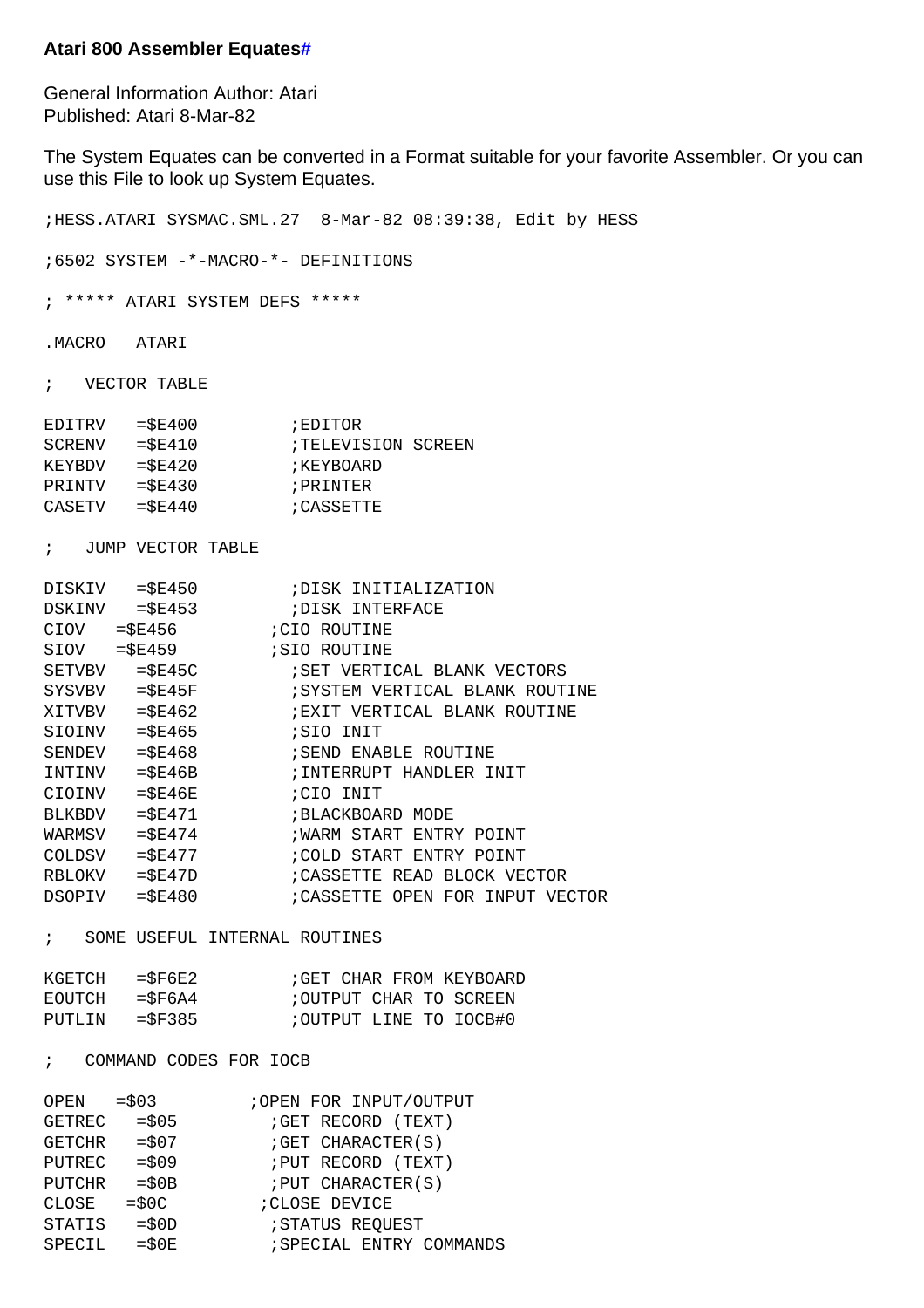| CASINI          | $=$ \$02 | CASSETTE INIT LOC          |
|-----------------|----------|----------------------------|
| $RAMLO$ = $$04$ |          | ; RAM POINTER FOR MEM TEST |

## ; PAGE 0 LOCATIONS

LINZBS =\$00 ;LINBUG STORAGE

; THESE LOCS ARE NOT CLEARED

| WRONLY | $=$ \$83       | $(131)$ IOCB OPENED FOR WRITE ONLY                              |
|--------|----------------|-----------------------------------------------------------------|
|        | $NVALID = $84$ | ;(132) INVALID COMMAND                                          |
|        |                | $NOTOPN$ = \$85 $(133)$ DEVICE OR FILE NOT OPEN                 |
|        |                | BADIOC = $$86$ $(134)$ INVALID IOCB NUMBER                      |
|        |                | RDONLY = $$87$ ; (135) IOCB OPENED FOR READ ONLY                |
|        |                | EOFERR $= $88$ ; (136) END OF FILE                              |
|        | $TRNRCD = $89$ | $(137)$ TRUNCATED RECORD                                        |
| TIMOUT |                | $= $8A$ ; (138) DEVICE TIMEOUT                                  |
| DNACK  |                | $= $8B$ $(139)$ DEVICE DOES NOT ACK COMMAND                     |
|        |                | FRMERR $= $8C$ $(140)$ SERIAL BUS FRAMING ERROR                 |
|        |                | CRSROR $= $8D$ ; (141) CURSOR OUT OF RANGE                      |
|        |                |                                                                 |
|        |                | CHKERR $=$ \$8F $(143)$ SERIAL BUS CHECKSUM ERROR               |
|        |                | DERROR = \$90 (144) DEVICE ERROR (OPERATION INCOMPLETE)         |
|        |                | BADMOD = $$91$ $:(145)$ BAD SCREEN MODE NUMBER                  |
|        |                | $\text{FNCNOT}$ = \$92 $\qquad$ ; (146) FUNCTION NOT IN HANDLER |
| SCRMEM | $=$ \$93       | ;(147) INSUFFICIENT MEMORY FOR SCREEN MODE                      |
|        |                |                                                                 |
|        | ----- -------- |                                                                 |

 $(128)$  BREAK KEY ABORT

;(130) NON-EX DEVICE

; OS STATUS CODES

| APPEND | $= $01$  | ; OPEN FOR APPEND             |
|--------|----------|-------------------------------|
| DIRECT | $=$ \$02 | OPEN FOR DIRECTORY ACCESS     |
| OPNIN  | $= $04$  | OPEN FOR INPUT                |
| OPNOT  | $= $08$  | OPEN FOR OUTPUT               |
| OPNINO |          |                               |
| MXDMOD | $= $10$  | ; OPEN FOR MIXED MODE         |
| INSCLR | $= $20$  | OPEN WITHOUT CLEARING SCREEN; |

SUCCES = \$01 ; SUCCESSFUL OPERATION<br>BRKABT = \$80 ; (128) BREAK KEY ABORT

 $\begin{tabular}{lllll} \multicolumn{2}{l}{{\small \texttt{PRVOPN}}} & = $81 & $i \, (129) $ \texttt{IOCB} \texttt{ ALREADV} \texttt{OPEN} \\ \multicolumn{2}{l}{\small \texttt{NON-EX} } & = $82 & $i \, (130) $ \texttt{NON-EX} \texttt{DEVICE} \end{tabular}$ 

; AUX1 VALUES FOR OPEN

IOCFRE =\$FF ;IOCB "FREE"

CCIO = \$28 ;CONCURRENT I/O MODE

| DRAWLN        | $= $11$  | ; DRAW LINE                 |
|---------------|----------|-----------------------------|
| FILLIN        | $= $12$  | ; DRAW LINE WITH RIGHT FILL |
| RENAME        | $=$ \$20 | ;RENAME DISK FILE           |
| <b>DELETE</b> | $= $21$  | ;DELETE DISK FILE           |
| FORMAT        | $=$ \$22 | FORMAT DISK                 |
| LOCKFL        | $=$ \$23 | ;LOCK FILE (READ ONLY)      |
| UNLOCK        | $=$ \$24 | ; UNLOCK FILE               |
| POINT         | $=$ \$25 | ; POINT SECTOR              |
| NOTE          | $=$ \$26 | ; NOTE SECTOR               |
|               |          |                             |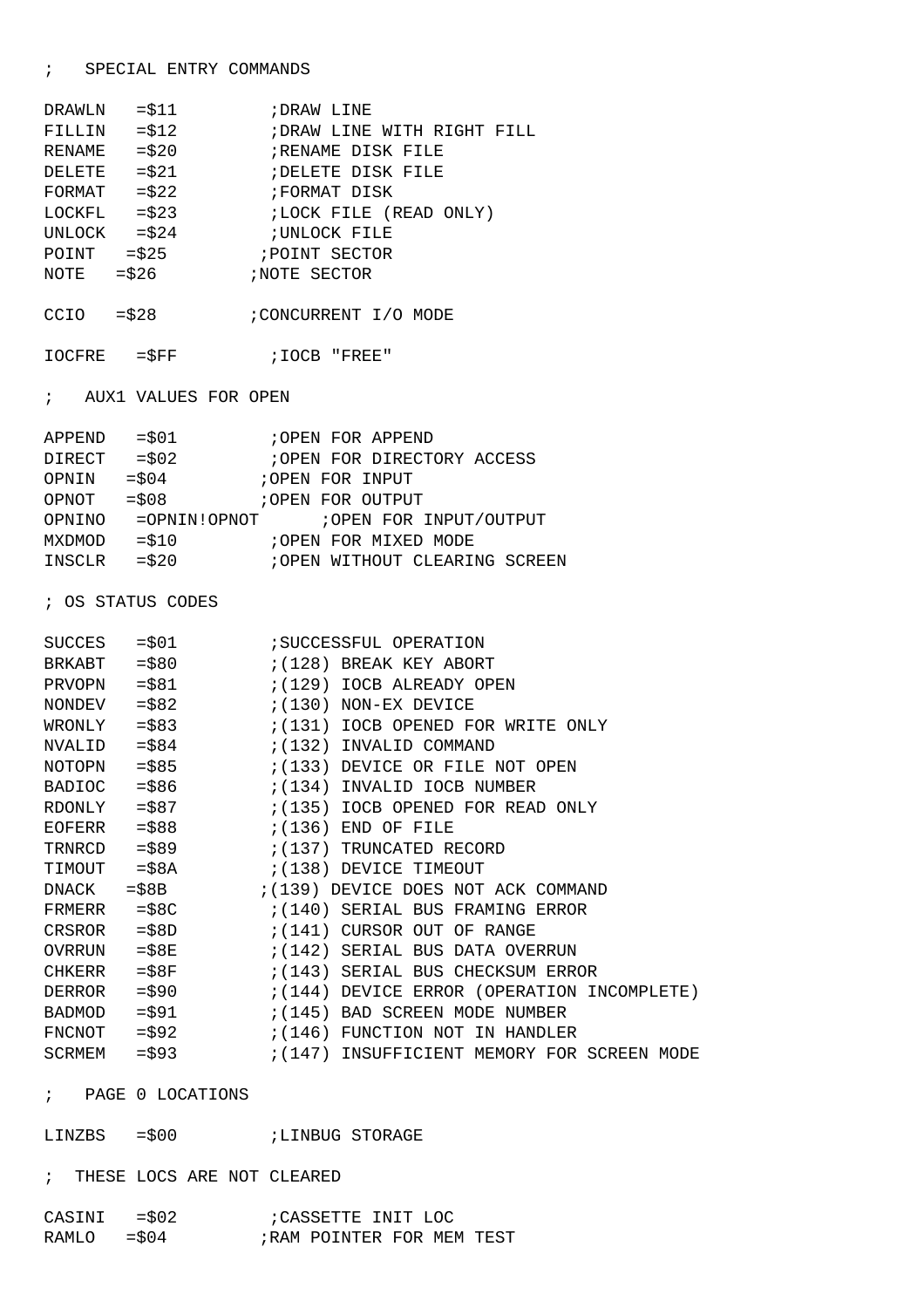TRAMSZ =\$06 ;TEMP LOC FOR RAM SIZE TSTDAT = \$07 **;RAM TEST DATA LOC** ; CLEARED ON COLDSTART ONLY WARMST = \$08 ; WARM START FLAG BOOTQ =\$09 ;SUCCESSFUL BOOT FLAG<br>DOSVEC =\$0A ;DOS START VECTOR ; DOS START VECTOR DOSINI = \$0C ;DOS INIT ADDRESS APPMHI = \$0E : APPLICATION MEM HI LIMIT ; CLEARED ON COLD OR WARM START INTZBS = \$10 : START OF OS RAM CLEAR LOC => \$7F POKMSK = \$10 ; SYSTEM MASK FOR POKEY IRQ ENABLE  $B$ RKKEY = $$11$  ;BREAK KEY FLAG RTCLOK = \$12 ;REAL TIME CLOCK (60HZ OR 16.66666 MS) BUFADR =\$15 ;INDIRECT BUFFER ADDRESS REG ICCOMT = \$17 **;COMMAND FOR VECTOR HANDLER** DSKFMS =\$18 ;DISK FILE MANAGER POINTER DSKUTL =\$1A ;DISK UTILITIES POINTER PTIMOT = \$1C ; PRINTER TIME OUT REGISTER PBPNT =\$1D ;PRINT BUFFER POINTER PBUFSZ =\$1E ;PRINT BUFFER SIZE  $PTEMP = $1F$  ; TEMP REG ZIOCB =\$20 ;PAGE 0 I/O CONTROL BLOCK IOCBSZ =16 ;NUMBER OF BYTES / IOCB  $MAXTOC = 8*TOCRSZ$  ;LENGTH OF IOCB AREA IOCBAS =ZIOCB ICHIDZ =\$20 ;HANDLER INDEX NUMBER (\$FF := IOCB FREE) IDEVICE NUMBER (DRIVE NUMBER) ICCOMZ = \$22 ; COMMAND CODE ICSTAZ =\$23 ;STATUS OF LAST IOCB ACTION ICBALZ =\$24 ;BUFFER ADDRESS (LOW)  $ICBAHZ = $25$  ; " " (HIGH) ICPTLZ =\$26 ;PUT BYTE ROUTINE ADDRESS - 1 ICPTHZ =\$27 ICBLLZ = \$28 ;BUFFER LENGTH (LOW)  $ICBLHZ$  = $$29$  ; " " (HIGH)  $ICAX1Z = $2A$  ; AUX INFO  $ICAX2Z = $2B$ ICSPRZ =\$2C ;SPARE BYTES (CIO LOCAL USE) ICIDNO =ICSPRZ+2 ;IOCB LUMBER \* 16 CIOCHR =ICSPRZ+3 ;CHARACTER BYTE FOR CURRENT OPERATION STATUS =\$30 ;INTERNAL STATUS STORAGE CHKSUM =\$31 ;CHECKSUM (SINGLE BYTE SUM WITH CARRY) BUNRLO =\$32 ;POINTER TO DATA BUFFER (LO BYTE) BUFRHI =\$33 ;POINTER TO DATA BUFFER (HI BYTE) BFENLO =\$34 ;NEXT BYTE PAST END OF BUFFER (LO BYTE)<br>BNENHI =\$35 ;NEXT BYTE PAST END OF BUFFER (HI BYTE) ;NEXT BYTE PAST END OF BUFFER (HI BYTE) CRETRY = \$36 ;NUMBER OF COMMAND FRAM RETRIES  $\begin{tabular}{lllllllllll} \multicolumn{1}{c}{BNENH1} & = $35 & & ; \newline \multicolumn{1}{c}{NEXT} & BYTE & PAST & END & OF \\ \multicolumn{1}{c}{CREFRY} & = $36 & & ; \newline \multicolumn{1}{c}{NUMBER} & OF & COMMAND & FRAI \\ \multicolumn{1}{c}{DREFRY} & = $37 & & ; \newline \multicolumn{1}{c}{NUMBER} & OF & DEVICE & RETRIES \\ \multicolumn{1}{c}{BUFFER} & = $38 & & ; \newline \multicolumn{1}{c}{DATA} & BUFFER & FULL & FLAG \\ \end{tabular}$ ;DATA BUFFER FULL FLAG RECVDN = \$39 ;RECEIVE DONE FLAG XMTDON = \$3A ; XMIT DONE FLAG CHKSNT = \$3B ; CHECKSUM SENT FLAG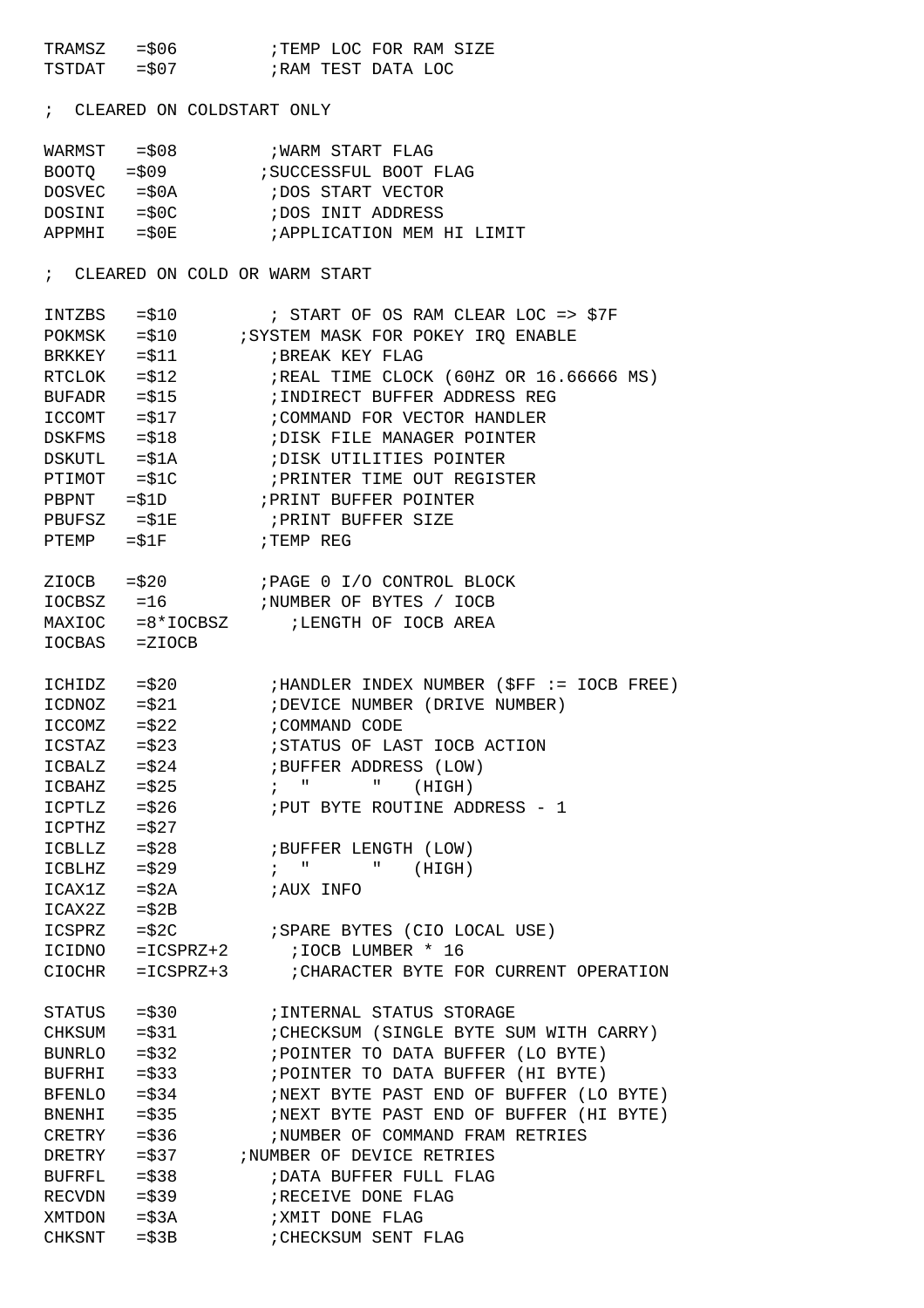NOCKSM =\$3C ;NO CHECKSUM FOLLOWS DATA FLAG BPTR =\$3D ;BUFFER POINTER (CASSETTE) FTYPE = \$3E ;FILE TYPE (SHORT IRG/LONG IRG) FEOF =\$3F ;END OF FILE FLAG (CASSETTE) FREQ =\$40 :FREQ COUNTER FOR CONSOLE SPEAKER SOUNDR =\$41 ;NOISY I/O FLAG. (ZERO IS QUIET)<br>CRITIC =\$42 ;CRITICAL CODE IF NON-ZERO) ; CRITICAL CODE IF NON-ZERO) FMSZPG =\$43 ;DISK FILE MANAGER SYSTEM STORAGE (7 BYTES)  $\begin{tabular}{lllllllll} \bf CKEY & = $4A & & & $i$ SET WHEN GAME START PRESSED \\ \bf CASSET & = $4B & & & $i$ CASETTE BOOT FLAG \\ \end{tabular}$ ; CASSETTE BOOT FLAG DSTAT = \$4C ;DISPLAY STATUS ATRACT = \$4D ; ATTRACT MODE FLAG<br>
DRKMSK = \$4E ; DARK ATTRACT MASK<br>
COLRSH = \$4F ; ATTRACT COLOR SHI ;DARK ATTRACT MASK ; ATTRACT COLOR SHIFTER (XOR'D WITH PLAYFIELD) TMPCHR = \$50 :TEMP CHAR STORAGE (DISPLAY HANDLER) HOLD1 =\$51 ;TEMP STG (DISPLAY HANDLER) LMARGN = \$52 ;LEFT MARGIN RMARGN =\$53 ;RIGHT MARGIN ROWCRS = \$54 ;CURSOR COUNTERS  $COLCRS = $55$ DINDEX = \$57 ;DISPLAY INDEX (VARIOUS QUANTS)  $SAVMSC = $58$ OLDROW =\$5A ; PREVIOUS ROW/COL OLDCOL =\$5B OLDCHR =\$5D ;DATA UNDER CURSOR OLDADR =\$5E NEWROW =\$60 ; POINT DRAWS TO HERE  $NEWCOL$  = $$61$ LOGCOL = \$63 ; POINTS AT COLUMN IN LOGICAL LINE ADRESS = \$64 ;INDIRECT POINTER MLTTMP =\$66 ;MULTIPLY TEMP<br>OPNTMP =MLTTMP ;FIRST BYTE FIRST BYTE IS USED IN OPEN AS TEMP  $SAVADR = $68$ RAMTOP =\$6A ;RAM SIZE DEFINED BY POWER ON LOGIC BUFCNT = \$6B ; BUFFER COUNT BUFSTR =\$6C ;EDITOR GETCH POINTER  $BITMSK = $6E$  ; BIT MASK SHFAMT = \$6F ;OUTCHR SHIFT ROWAC =\$70 ;USED BY "DRAW"  $COLAC = $72$  $ENDPT = $74$ DELTAR =\$76 DELTAC =\$77  $ROWINC = $79$  $COLINC = $7A$ SWPFLG =\$7B ;NON-0 IF TXT AND RAM SWAPPED HOLDCH =\$7C ;CH BEFORE CNTL & SHFT PROCESSING IN KGETCH INSDAT =\$7D ;INSERT CHAR SAVE COUNTR = \$7E ;DRAW COUNTER

: : ; \$80 TO \$FF ARE RESERVED FOR USER APPLICATIONS

; PAGE 2 LOCATIONS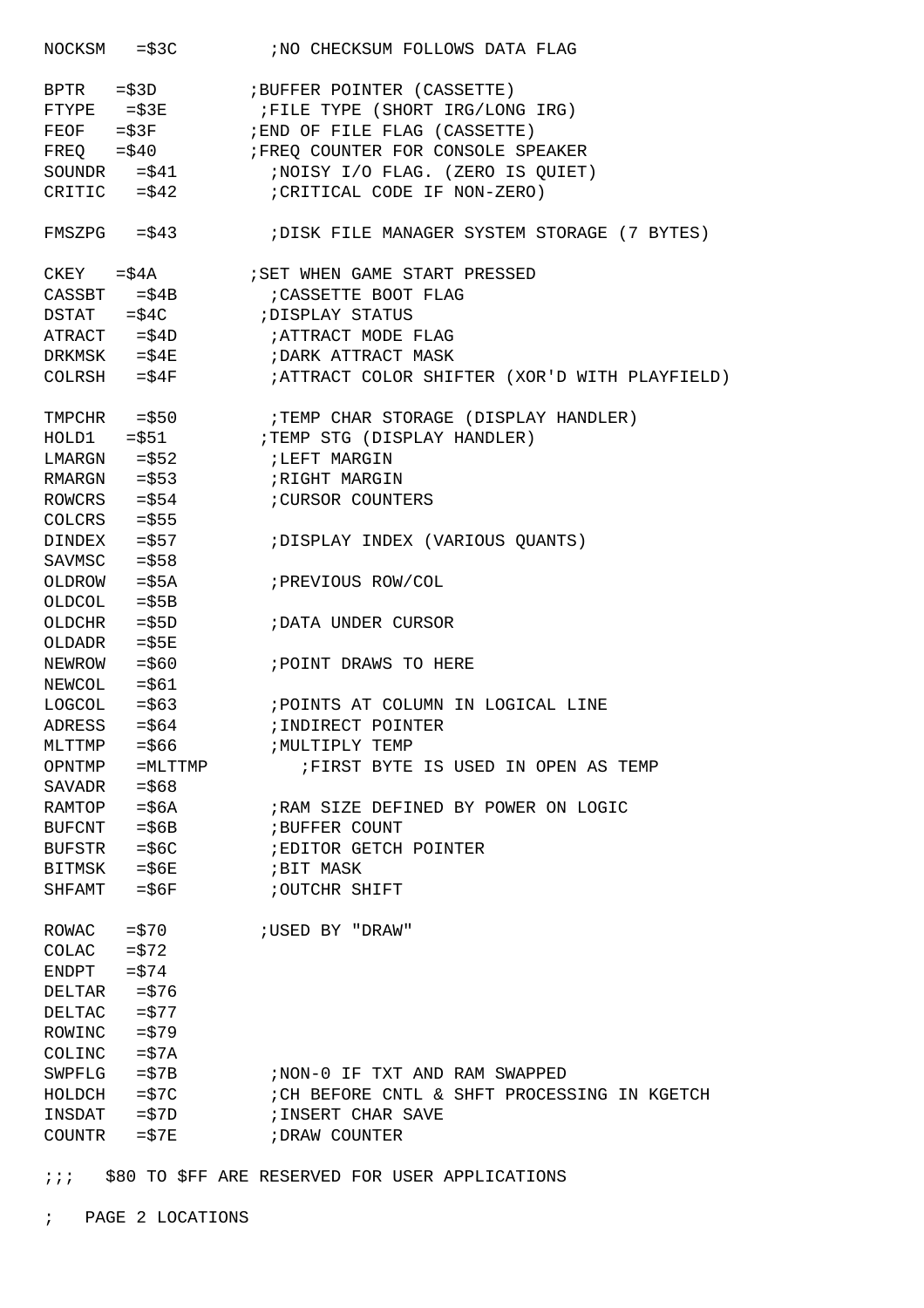| INTABS        | $= $200$          | ;INTERRUPT TABLE                                  |
|---------------|-------------------|---------------------------------------------------|
|               | $VDSLST$ = $$200$ | ; DISPLAY LIST NMI VECTOR                         |
| VPRCED        | $=$ \$202         | ; PROCEED LINE IRQ VECTOR                         |
| VINTER        | $=$ \$204         | ; INTERRUPT LINE IRQ VECTOR                       |
| VBREAK        | $=$ \$206         | ; "BRK" VECTOR                                    |
| VKEYBD        | $=$ \$208         | ; POKEY KEYBOARD IRQ VECTOR                       |
| VSERIN        | $= $20A$          | ; POKEY SERIAL INPUT READY                        |
| VSEROR        | $= $20C$          | ; POKEY SERIAL OUTPUT READY                       |
| <b>VSEROC</b> |                   | $=\$20E$<br>; POKEY SERIAL OUTPUT DONE            |
| VTIMR1        | $= $210$          | ; POKEY TIMER 1 IRQ                               |
| VTIMR2        | $= $212$          | ; POKEY TIMER 2 IRO                               |
| VTIMR4        | $= $214$          | ; POKEY TIMER 4 IRQ (DO NOT USE)                  |
|               |                   | ; IMMEDIATE IRQ VECTOR                            |
| VIMIRQ        |                   | $= $216$                                          |
| CDTMV1        | $= $218$          | ; COUNT DOWN TIMER 1                              |
| CDTMV1        | $= $21A$          | ; COUNT DOWN TIMER 2                              |
| CDTMV1        | $= $21C$          | ; COUNT DOWN TIMER 3                              |
| CDTMV1        | $= $21E$          | ; COUNT DOWN TIMER 4                              |
| CDTMV1        | $=$ \$220         | ; COUNT DOWN TIMER 5                              |
| <b>VVBLKI</b> |                   | $= $222$<br>; IMMEDIATE VERTICAL BLANK NMI VECTOR |
|               | $VVBLKD = $224$   | ; DEFERRED VERTICAL BLANK NMI VECTOR              |
| CDTMA1        | $=$ \$226         | ; COUNT DOWN TIMER 1 JSR ADDRESS                  |
| CDTMA2        | $=$ \$228         | ; COUNT DOWN TIMER 2 JSR ADDRESS                  |
| CDTMF3        |                   | $= $22A$<br>; COUNT DOWN TIMER 3 FLAG             |
| SRTIMR        |                   | ; SOFTWARE REPEAT TIMER<br>$=\frac{2}{22B}$       |
| CDTMF4        | $=$ \$22C         | ; COUNT DOWN TIMER 4 FLAG                         |
| INTEMP        | $=$ \$22D         | $7.1$ AN'S TEMP $(???)$                           |
| CDTMF5        | $= $22E$          | ; COUNT DOWN TIMER 5 FLAG                         |
| SDMCTL        | $= $22F$          | ; SAVE DMACTL REGISTER                            |
|               | $SDLSTL = $230$   | ; SAVE DISPLAY LIST (LOW)                         |
|               | $SDLSTH$ = $$231$ | ; SAVE DISPLAY LIST (HIGH)                        |
| SSKCTL        | $=$ \$232         | ; SKCTL REGISTER RAM                              |
|               |                   |                                                   |
|               | $LPENH = $234$    | ;LIGHT PEN HORIZ VALUE                            |
|               | $LPENV = $235$    | ; LIGHT PEN VERT VALUE                            |
|               |                   | $:$ $($ \$236 - \$239 SPARE)                      |
|               |                   |                                                   |
|               |                   | CDEVIC = \$23A : COMMAND FRAME BUFFER - DEVICE    |
|               | $CCOMND = $23B$   | ; COMMAND                                         |
|               |                   | CAUX1 = $$23C$ ; COMMAND AUX BYTE 1               |
|               |                   | CAUX2 = $$23D$ ; COMMAND AUX BYTE 2               |
|               |                   | TEMP $= $23E$ ; YES                               |
|               | $ERRFLG = $23F$   | ; ERROR FLAG - ANY DEVICE ERROR EXCEPT TIMEOUT    |
|               |                   |                                                   |
|               | $DFLAGS = $240$   | ; DISK FLAGS FROM SECTOR ONE                      |
|               |                   | DBSECT = \$241 :NUMBER OF DISK BOOT SECTORS       |
|               |                   | BOOTAD =\$242 :ADDRESS FOR DISK BOOT LOADER       |
|               | $COLDST = $244$   | $i$ COLDSTART FLAG $(1 =$ DOING COLDSTART)        |
|               |                   | ; (\$245 SPARE)                                   |
| DSKTIM        |                   | $=$ \$246<br>; DISK TIME OUT REG                  |
| LINBUF        |                   | $= $247$<br>; CHAR LINE BUFFER (40 BYTES)         |
|               |                   |                                                   |
|               | $GPRIOR = $26F$   | GLOBAL PRIORITY CELL                              |
|               | $PADDL0 = $270$   | FOT 0 SHADOW                                      |
| PADDL1        |                   | $= $271$ ; POT 1 SHADOW                           |
| PADDL2        |                   | $= $272$ ; POT 2 SHADOW                           |
|               |                   |                                                   |
|               | $PADDL4 = $274$   | POT 4 SHADOW                                      |
|               | $PADDL5 = $275$   | POT 5 SHADOW                                      |
|               |                   |                                                   |
|               |                   |                                                   |
| PADDL7        | $=$ \$277         | POT 7 SHADOW                                      |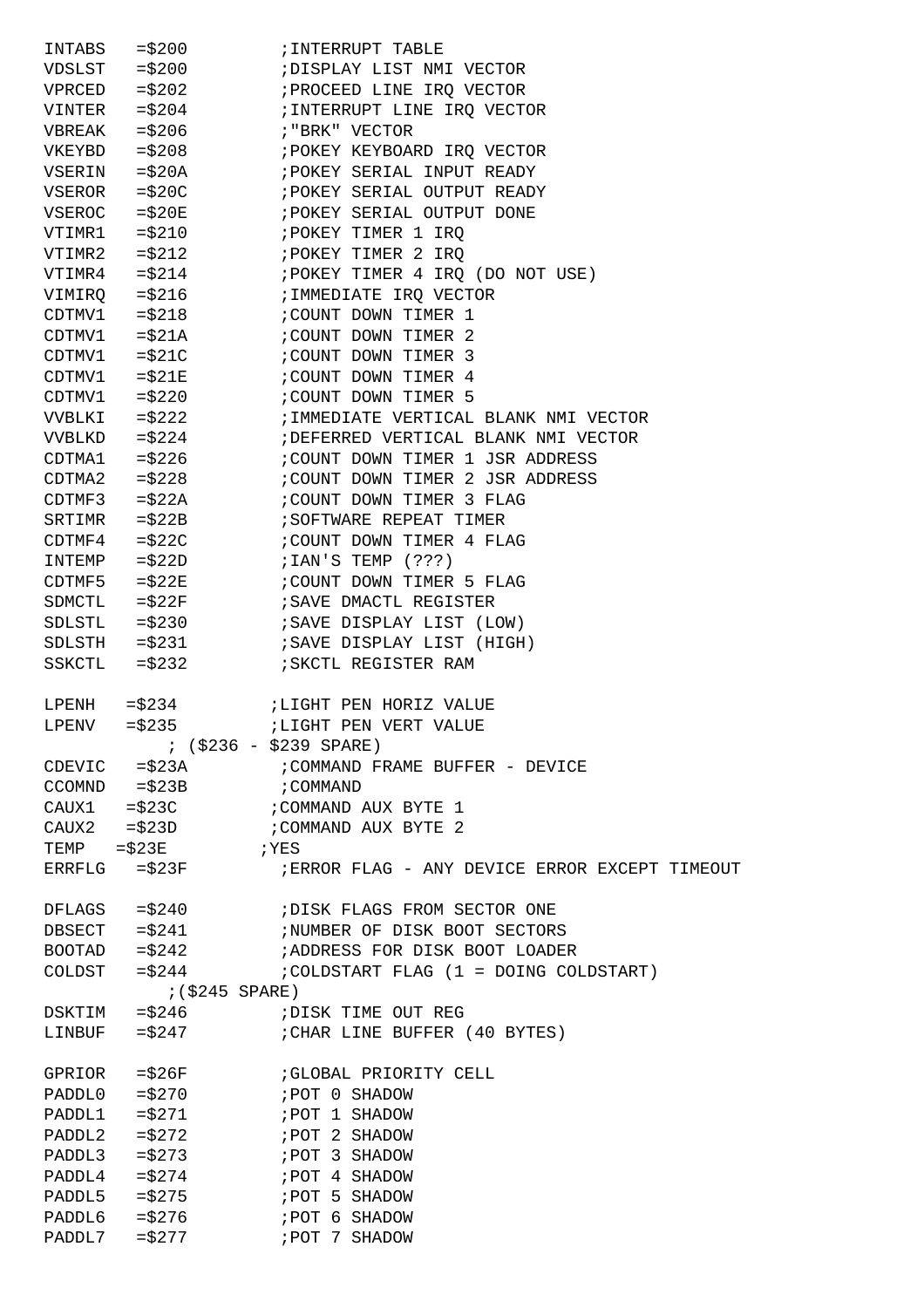| STICK0         | $=$ \$278                   | ;JOYSTICK 0 SHADOW                         |
|----------------|-----------------------------|--------------------------------------------|
|                | $STICK1 = $279$             | ; JOYSTICK 1 SHADOW                        |
|                | $STICK2 = $27A$             | ; JOYSTICK 2 SHADOW                        |
|                | $STICK3 = $27B$             | ;JOYSTICK 3 SHADOW                         |
| PTRIG0         | $= $27C$                    | ; PADDLE 0 TRIGGER                         |
| PTRIG1         | $=\$27D$                    | ; PADDLE 1 TRIGGER                         |
| PTRIG2         | $= $27E$                    | ; PADDLE 2 TRIGGER                         |
| PTRIG3         |                             | $=\frac{27F}{F}$ ; PADDLE 3 TRIGGER        |
| PTRIG4         | $=$ \$280                   | ; PADDLE 4 TRIGGER                         |
| PTRIG5         | $= $281$                    | ; PADDLE 5 TRIGGER                         |
| PTRIG6         | $=$ \$282                   | ; PADDLE 6 TRIGGER                         |
|                | PTRIG7 $= $283$             | ; PADDLE 7 TRIGGER                         |
|                |                             | STRIGO = \$284 : JOYSTICK 0 TRIGGER        |
|                | $STRIG1 = $285$             | ;JOYSTICK 1 TRIGGER                        |
|                | $STRIG2 = $286$             | ;JOYSTICK 2 TRIGGER                        |
| STRIG3         | $=$ \$287                   | ;JOYSTICK 3 TRIGGER                        |
|                |                             |                                            |
|                | CSTAT $= $288$ ; (UNUSED)   |                                            |
|                | $WMODE$ = $$289$            | R/W FLAG FOR CASSETTE                      |
| BLIM           | $= $28A$                    | ; BUFFER LIMIT (CASSETTE)                  |
|                |                             | $(528B - 528F$ SPARE)                      |
|                | $TXTROW = $290$             | ; TEXT ROWCRS                              |
|                | TXTCOL = \$291 FTEXT ROWCOL |                                            |
|                | $TINDER = $293$             | TEXT INDEX                                 |
|                | $TXTMSC = $294$             | FOOLS CONVRT INTO NEW MSC                  |
| TXTOLD         | $=$ \$296                   | ; OLDROW & OLDCOL FOR TEXT (AND THEN SOME) |
| TMPX1          | $= $29C$                    |                                            |
| $HOLD3 = $29D$ |                             |                                            |
|                | $SUBIMP = $29E$             |                                            |
| HOLD2          | $= $29F$                    |                                            |
| $DMASK = $2A0$ |                             |                                            |
|                | TMPLBT $= $2A1$             |                                            |
| ESCFLG         | $= $2A2$                    | ESCAPE FLAG                                |
| TABMAP         | $= $2A3$                    | <b>;TAB BUFFER</b>                         |
| LOGMAP         | $= $2B2$                    | ; LOGICAL LINE START BIT MAP               |
|                | $INVFLG = $2B6$             | ; INVERSE VIDEO FLAG (ATARI KEY)           |
|                | $FILFLG = $2B7$             | ; RIGHT FILL FLAG FOR DRAW                 |
|                | $TMPROW = $2B8$             |                                            |
|                | $TMPCOL = $2B9$             |                                            |
|                | $SCRFLG = $2BB$             | ; SET IF SCROLL OCCURS                     |
| HOLD4          | $=\$2BC$                    | <b>; MORE DRAW TEMPS</b>                   |
|                | $HOLD5 = $2BD$              |                                            |
|                | $SHFLOK = $2BE$             | SHIFT LOCK KEY                             |
|                | $BOTSCR$ = $$2BF$           | ; BOTTOM OF SCREEN (24 NORM, 4 SPLIT)      |
|                |                             |                                            |
|                | $PCOLR0 = $2C0$             | ; PO COLOR                                 |
|                | $PCOLR1 = $2C1$             | ; P1 COLOR                                 |
|                | $PCOLR2 = $2C2$             | ; P2 COLOR                                 |
| PCOLR3         | $= $2C3$                    | ; P3 COLOR                                 |
|                | $COLOR0 = $2C4$             | ; COLOR 0                                  |
|                | $COLOR1 = $2C5$             |                                            |
|                | $COLOR2 = $2C6$             |                                            |
|                | $COLOR3 = $2C7$             |                                            |
| COLOR4         | $= $2C8$                    | ; BACKGROUND                               |
|                |                             | $($ \$2C9 - \$2DF SPARE)                   |
| GLBABS         | $= $2E0$                    | ; GLOBAL VARIABLES                         |
|                |                             | $(52E0 - 52E3 SPARE)$                      |
| RAMSIZ         | $=$ \$2E4                   | ; RAM SIZE (HI BYTE ONLY)                  |
| MEMTOP         | $=$ \$2E5                   | ; TOP OF AVAILABLE MEMORY                  |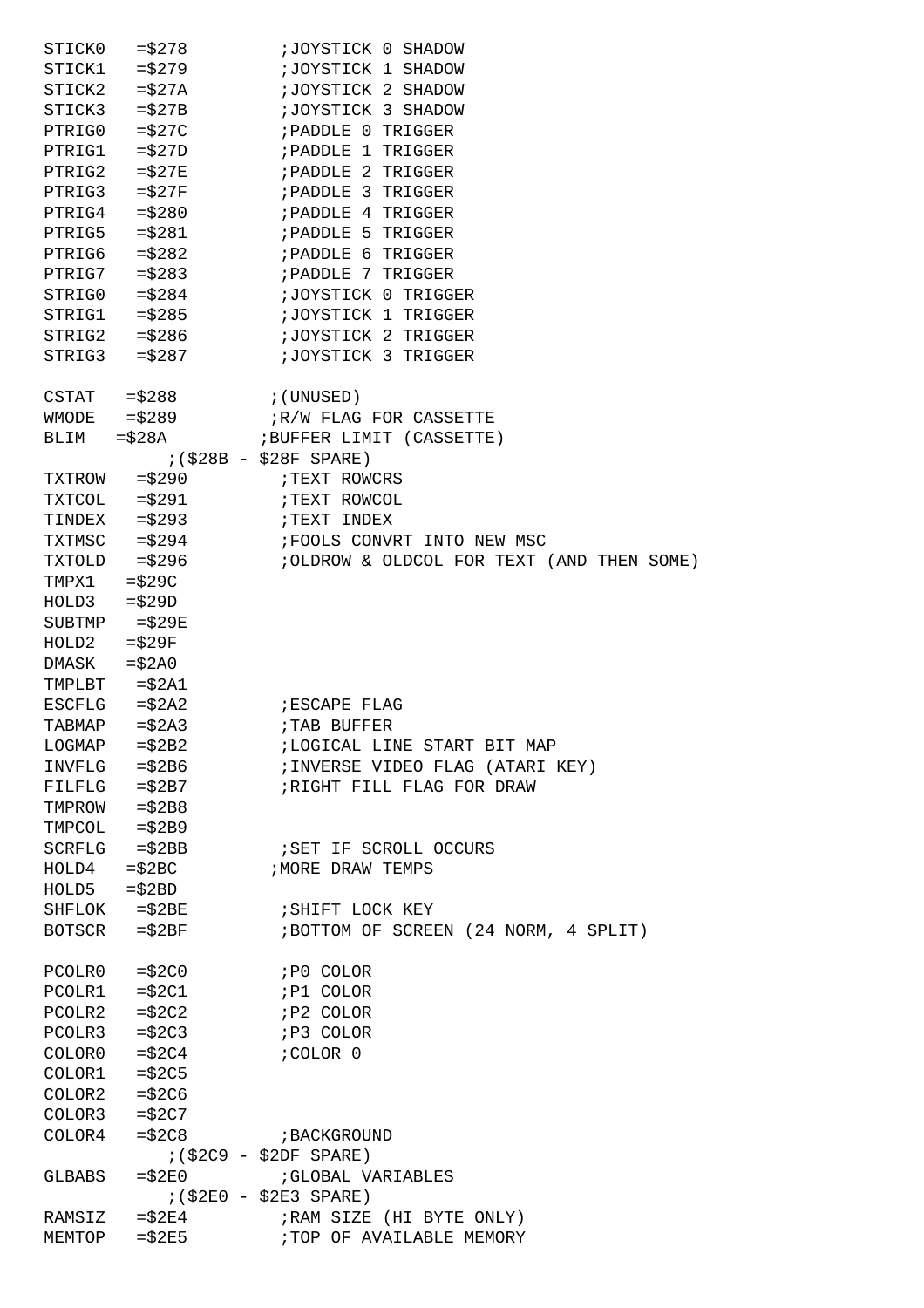MEMLO = \$2E7 **; BOTTOM OF AVAILABLE MEMORY**  ;(\$2E9 SPARE) DVSTAT = \$2EA ; STATUS BUFFER CBAUDL =\$2EE ;CASSETTE BAUD RATE (LO BYTE) ; " " " (HI BYTE) CRSINH =\$2F0 ;CURSOR INHIBIT (00 = CURSOR ON) KEYDEL  $=\xi 2F1$  ; KEY DELAY  $CH1 = $2F2$ CHACT =\$2F3 ;CHACTL REGISTER (SHADOW) CHBAS =\$2F4 ;CHBAS REGISTER (SHADOW) ;(\$2F5 - \$2F9 SPARE) CHAR =\$2FA<br>ATACHR =\$2FB ; ATASCII CHARACTER CH = \$2FC ; GLOBAL VARIABLE FOR KEYBOARD FILDAT =\$2FD ;RIGHT FILL DATA (DRAW) DSPFLG =\$2FE ;DISPLAY FLAG: DISP CONTROLS IF NON-ZERO SSFLAG =\$2FF ;START/STOP FLAG (CNTL-1) FOR PAGING

; PAGE 3 LOCATIONS

ICCOM = \$342 ; COMMAND CODE

ICBAL = \$344 ;BUFFER ADDRESS

ICPTL = \$346 ;PUT BYTE ROUTINE ADDRESS - 1

ICSTA =\$343 ;STATUS

 $ICBAH = $345$  ; ...

|                             | DCB = \$300<br>DEVIC = \$300<br>;BUS I.D. NUMBER<br>HOCK DEVIC = \$300<br>;BUS I.D. NUMBER               |
|-----------------------------|----------------------------------------------------------------------------------------------------------|
| DUNIT = \$301 : UNIT NUMBER |                                                                                                          |
|                             | $DCOMND$ = \$302 ; BUS COMMAND                                                                           |
|                             |                                                                                                          |
|                             | DBUFLO = \$304 : DATA BUFFER POINTER                                                                     |
| DBUFHI $= $305$             | $\mathcal{V}$                                                                                            |
|                             | DTIMLO = \$306 : DEVICE TIME OUT IN 1 SEC. UNITS                                                         |
| DUNUSE = \$307 ; UNUSED     |                                                                                                          |
|                             |                                                                                                          |
| DBYTHI = $$309$ ;           |                                                                                                          |
|                             |                                                                                                          |
| $DAUX2 = $30B$              | $\ddot{i}$                                                                                               |
|                             |                                                                                                          |
|                             |                                                                                                          |
|                             | ADDCOR = \$30E<br><br><br><br><br><br><br><br><br><br><br><br><br><br><br><br><br><br><br><br><br><br>   |
|                             |                                                                                                          |
|                             | CASFLG = \$30F : CASSETTE MODE WHEN SET<br>TIMER2 = \$310 : FINAL TIME VALUE (USED TO COMPUTE BAUD RATE) |
|                             | TEMP1 = \$312 FEMP LOCATIONS                                                                             |
| TEMP2 = $$314$ ;            |                                                                                                          |
| TEMP3 = $$315$ ;            |                                                                                                          |
|                             | SAVIO = $$316$ : SAVE SERIAL IN DATA PORT                                                                |
| $TIME-G$ = $$317$           | ; TIME OUT FLAG FOR BAUD RATE CORRECTION                                                                 |
|                             | STACKP $= $318$ ; SIO STACK POINTER SAVE LOC                                                             |
|                             | TSTAT = \$319 FILMP STATUS LOC                                                                           |
|                             |                                                                                                          |
|                             | $HATABS$ = $$31A$ ; HANDLER ADDRESS TABLE                                                                |
|                             | MAXDEV = \$21 : MAXIMUM HANDLER ADDRESS INDEX                                                            |
|                             |                                                                                                          |
| ; IOCB OFFSETS              |                                                                                                          |
|                             |                                                                                                          |
| $IOCB = $340$               | I/O CONTROL BLOCKS                                                                                       |
| $ICHID = $340$              | ; HANDLER INDEX (\$FF = FREE)                                                                            |
| $= $341$<br>ICDNO           | ; DEVICE NUMBER (DRIVE NUMBER)                                                                           |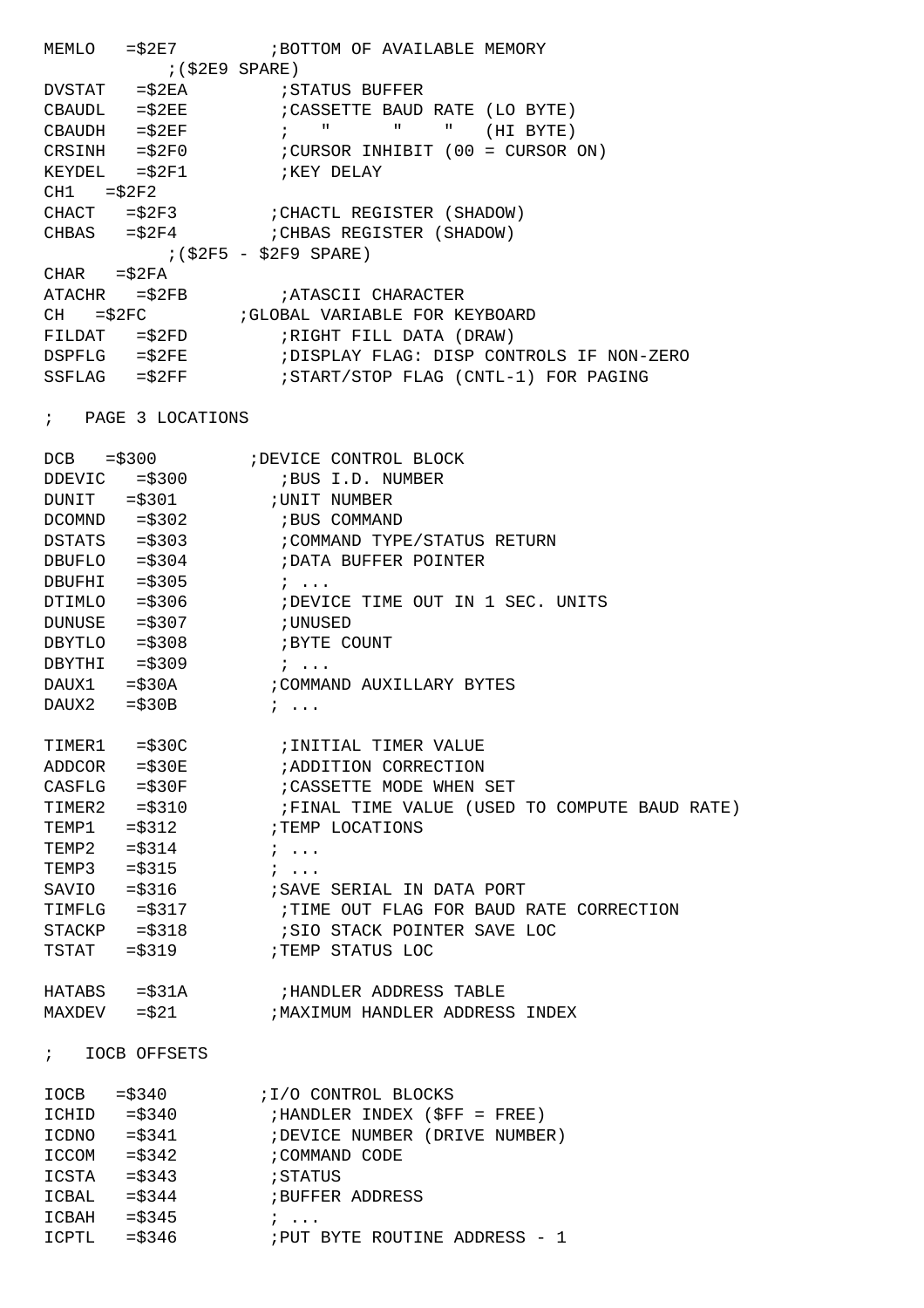|                  |                           | $ICPTH = $347$ ;                                                                                                                         |  |
|------------------|---------------------------|------------------------------------------------------------------------------------------------------------------------------------------|--|
|                  |                           | ICBLL = \$348 : BUFFER LENGTH                                                                                                            |  |
|                  |                           | $ICBLH = $349$ ;                                                                                                                         |  |
|                  |                           | ICAX1 = \$34A ; AUXILLARY INFO                                                                                                           |  |
|                  | $TCAX2 = $34B$            | $\mathbf{i}$ $\cdots$                                                                                                                    |  |
|                  |                           | $ICSPR$ = $$34C$ $34$ $$92R$ $$94$ $$59R$ $$94$ $$59R$                                                                                   |  |
|                  |                           |                                                                                                                                          |  |
|                  |                           | PRNBUF = \$3C0 FRINTER BUFFER<br>$($ \$3EA - \$3FC SPARE)                                                                                |  |
|                  | ; PAGE 4 LOCATIONS        |                                                                                                                                          |  |
|                  |                           | CASBUF $=\xi$ 3FD ; CASSETTE BUFFER                                                                                                      |  |
|                  |                           | ; USER AREA STARTS HERE AND GOES TO THE END OF PAGE 5                                                                                    |  |
| $USAREA = $480$  |                           |                                                                                                                                          |  |
|                  | ; ATASCII CHARACTER DEFS  |                                                                                                                                          |  |
|                  |                           | ${\tt .ATCLR} \hspace*{20pt} = $7D \hspace*{20pt} {\tt \hspace*{1.5pt} iCLEAR} \hspace*{2pt} {\tt SCREEN} \hspace*{2pt} {\tt CHARACTER}$ |  |
|                  |                           |                                                                                                                                          |  |
|                  |                           | $ATTAB = $7F$ ; TAB                                                                                                                      |  |
|                  |                           | . ATEOL $= $9B$ $; END-OF-LINE$                                                                                                          |  |
|                  | $ATBEL = \frac{1}{5} FD$  |                                                                                                                                          |  |
|                  |                           | CONSOLE BELL                                                                                                                             |  |
|                  |                           | $ATURW = $1C$ ; $UP-ARROW$                                                                                                               |  |
|                  |                           | $. ATDRW = $1D$ $. JDOWN-ARROW$                                                                                                          |  |
|                  |                           |                                                                                                                                          |  |
|                  |                           | $. ATRRW = $1F$ $. ATRRW = $1F$                                                                                                          |  |
| ; USEFUL VALUES  |                           |                                                                                                                                          |  |
|                  |                           |                                                                                                                                          |  |
|                  |                           | REDGE = 39 : RMARGN'S INITIAL VALUE                                                                                                      |  |
|                  |                           |                                                                                                                                          |  |
|                  |                           | $ZPC = 0$ ; PC CODE FOR ZERO PAGE PC                                                                                                     |  |
|                  |                           | $P6PC = 1$ ; PC CODE FOR PAGE 6                                                                                                          |  |
|                  |                           | PPC = 2 : PC CODE FOR PROGRAM MEMORY                                                                                                     |  |
| ; INIT PC VALUES |                           |                                                                                                                                          |  |
|                  |                           |                                                                                                                                          |  |
| $CURPC = 0$      |                           |                                                                                                                                          |  |
|                  | $PC0 = 0$ ; $PAGE$ $ZERO$ |                                                                                                                                          |  |
|                  |                           | $PC1 = $600$ ; PAGE 6 PC                                                                                                                 |  |
|                  |                           | $PC2 = $3800$ ; PROGRAM PC                                                                                                               |  |
| MACRO PCBRK      |                           |                                                                                                                                          |  |
|                  |                           |                                                                                                                                          |  |
|                  |                           | . PRINT PC1 ; PAGE 6 BREAK                                                                                                               |  |
|                  |                           |                                                                                                                                          |  |
| .ENDM            |                           |                                                                                                                                          |  |
|                  | .ENDM :: ATARI            |                                                                                                                                          |  |
|                  |                           | ; ***** KIM SYSTEM DEFS *****                                                                                                            |  |
| . MACRO KIMDEF   |                           |                                                                                                                                          |  |
|                  |                           | ;LOCATIONS IN 6530-002 I/O                                                                                                               |  |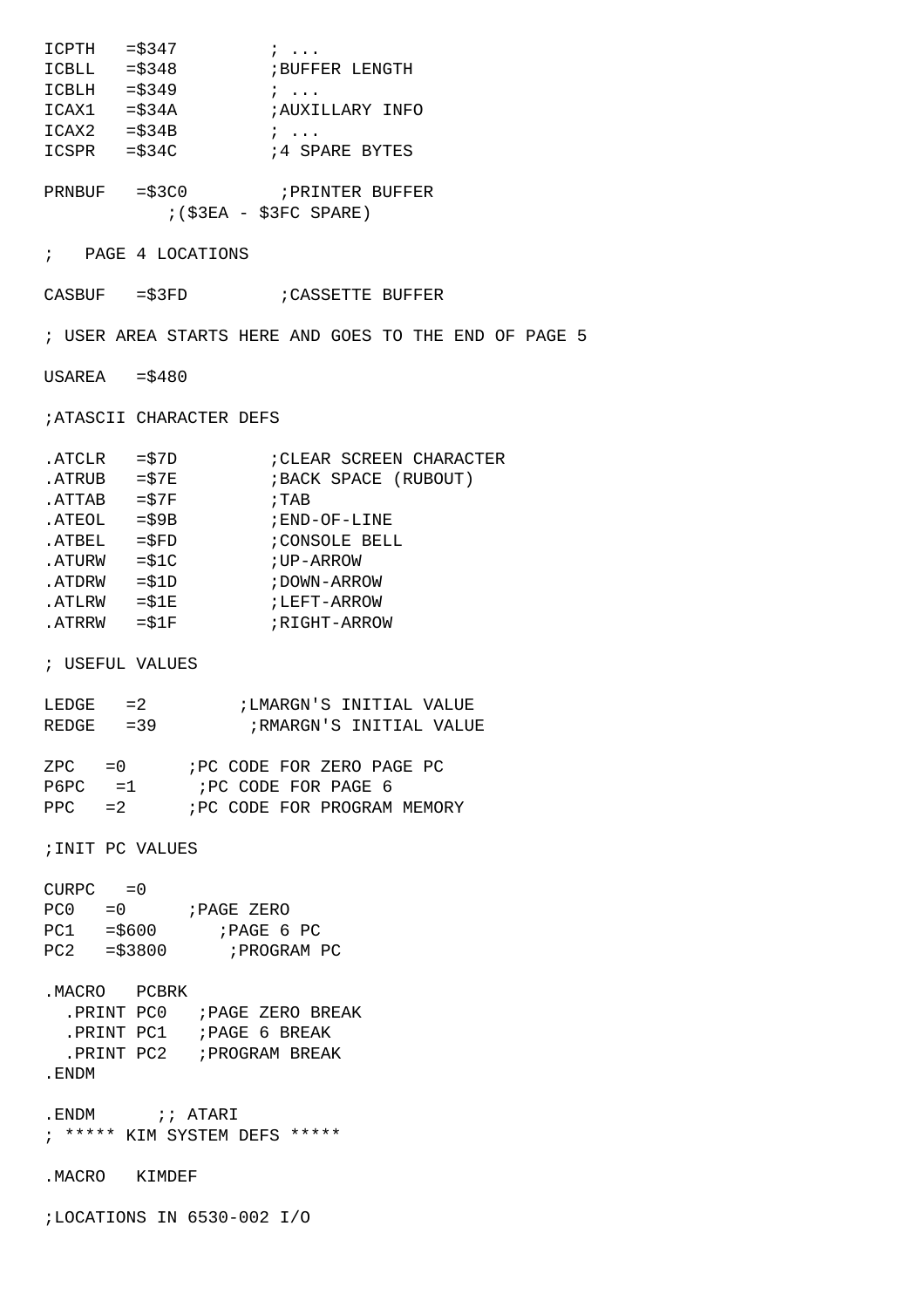KSAD  $= $1740$  ; PORT A DATA KPADD =\$1741 ;PORT A DATA DIRECTION KSBD =\$1742 ;PORT B DATA KSBDD =\$1743 ;PORT B DATA DIRECTION  $KCIT$  = $$1744$  ;  $CLOCK$  /1 KC8T =\$1745 ; CLOCK /8  $KCG4T = $1746$  ; CLOCK /64 KCKT =\$1747 ;CLOCK /1024

;LOCATIONS IN 6530-003 I/O

| PAD    | $= $1700$      | ; PORT A DATA                            |
|--------|----------------|------------------------------------------|
|        |                |                                          |
|        |                |                                          |
|        | $PBDD = $1703$ | ; PORT B DATA DIRECTION                  |
|        |                | $CLK1T = $1704$ ; $CLOCK / 1$            |
|        |                | $CLK8T = $1705$ ; $CLOCK$ /8             |
| CLK64T |                |                                          |
| CLKKT  |                |                                          |
| IC1T   |                | $= $170C$ ; CLOCK /1 INTS ENABLED        |
|        |                | $IC8T = $170D$ ; $CLOCK$ /8<br>$\sim 10$ |
| IC64T  | $= $170E$      | ; CLOCK / 64 "                           |
| ICKT   | $= $170F$      | $\mathbf{u}$<br>; CLOCK /1024            |
|        |                |                                          |
| KRAM   | $= $1780$      | ; SCRATCH PAD RAM                        |

 $KRAMX = $17FF$  ;  $KRAM END$ <br> $\therefore$   $RAT = TDC$   $HATT = TCTT = TATT = THTT = THTT$ 

|  | ; PAGE ZERO VARIABLES USED BY KIM MONITOR |  |  |
|--|-------------------------------------------|--|--|
|  |                                           |  |  |

| $=\$EF$<br>PCL          |                | ; PROGRAM COUNTER           |
|-------------------------|----------------|-----------------------------|
| $PCH = $F0$             |                |                             |
| $PS = SP1$              |                | ; PROCESSOR STATUS REG      |
| $SP = SP2$              |                | <i>STACK POINTER</i>        |
| $AC = \$F3$             |                | ; ACCUMULATOR               |
| $YREG = \$F4$           |                | IY INDEX                    |
| $XREG = \$F5$           |                | X INDEX;                    |
|                         | $CHKSUM = $F6$ | : CHECKSUM TEMP (2 BYTES)   |
| $INDEX = \frac{1}{5}F8$ |                | ; INPUT BUFFER (2 BYTES)    |
| POINT                   | $=$ $SFA$      | ; OPEN CELL ADDRS (2 BYTES) |
| TEMP                    | $=$ $SFC$      | ; TEMPORARY                 |
| TMPX                    | $=$ $$FD$      | ;TEMPORARY X SAVE           |
| CHAR                    | $=$ $SFE$      | ; INPUT CHARACTER           |
| MODE                    | $=$ $SFF$      | ;ADDRS/DATA FLAG FOR DPY    |

;PAGE 23 VARIABLES USED BY KIM MONITOR

| CHKL       | $= $17E7$        | ; ANOTHER CHECKSUM                           |
|------------|------------------|----------------------------------------------|
|            | $CHKH$ = $$17E8$ |                                              |
| SAVX       | $= $17E9$        | :3 BYTE SCRATCH AREA                         |
|            |                  | VEB = \$17EC 6 BYTE PROGRAM FOR CASETTE CODE |
|            |                  | $CNTL = $17F2$ ; TTY DELAY COUNT             |
|            | $CNTH = $17F3$   |                                              |
| TIMH       | $= $17F4$        | TEMP FOR TTY TIMING                          |
| SAL        | $= $17F5$        | START ADDRS FOR CASETTE                      |
| SAH        | $= $17F6$        |                                              |
| EAL        | $= $17F7$        | ; END ADDRS FOR CASSETE                      |
| <b>EAH</b> | $= $17F8$        |                                              |
| CID        | $= $17F9$        | <b>;FILE</b><br>ID FOR CASETTE               |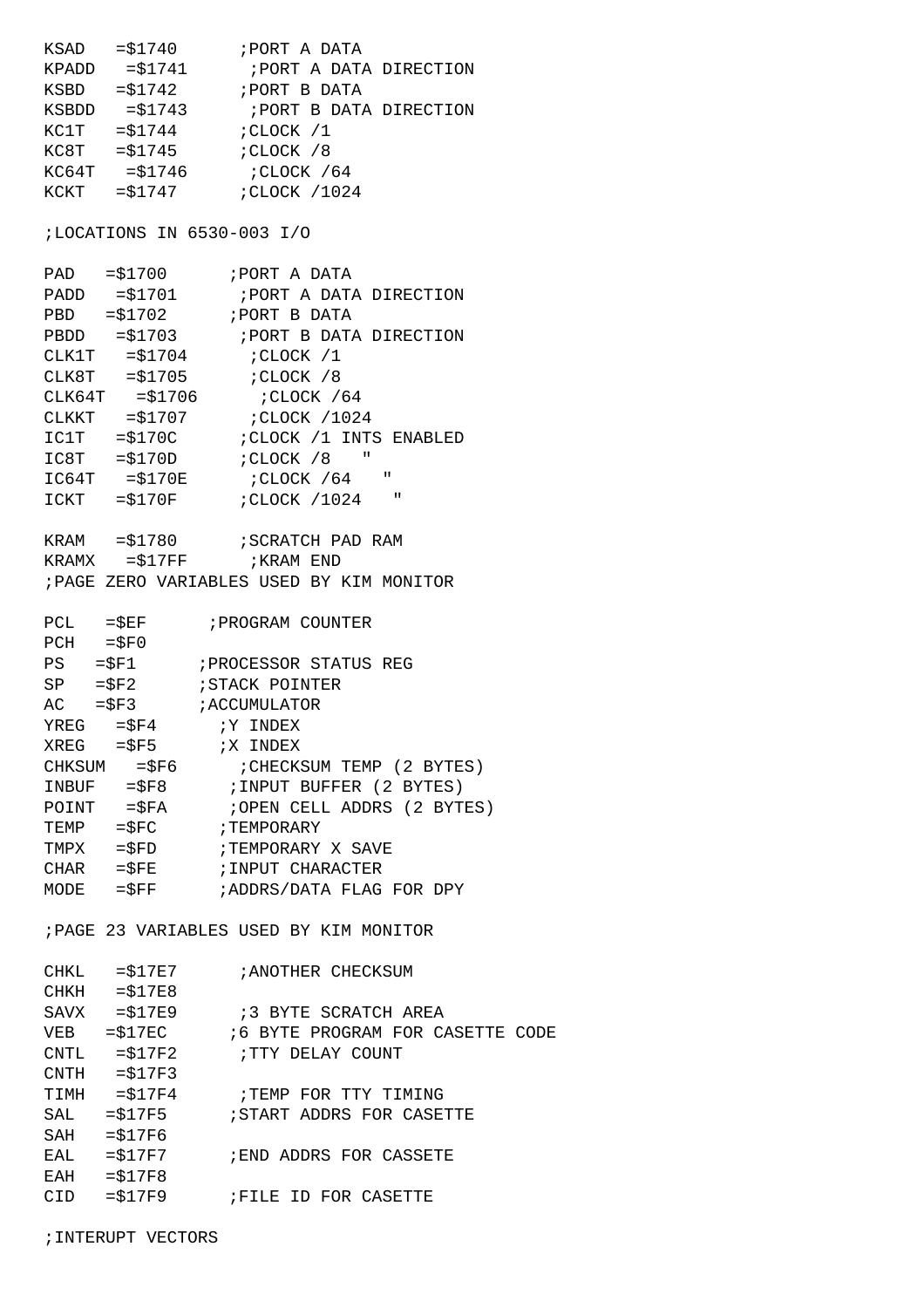NMIV =\$17FA ;NMI VECTOR (STOP := \$1C00) RSTV =\$17FC ;RESET VECTOR  $IRQV$  =  $$17FE$  ; IRQ VECTOR (BRK :=  $$1CO0$ ) ;VARIOUS HANDY ROUTINE LOCATIONS IN KIM MONITOR  $SAVE = $1C00$  ; KIM ENTRY TO SAVE WORLD FIRST SAVER =\$1C05 ;KIM ENTRY VIA JSR (A LOST) RESET =\$1C22 **;KIM RESET ENTRY** KIM = \$1C4F ; KIM START ADDRS GOEXEC =\$1DC8 ;RESTORE MACHINE AND RETURN PRTPNT = \$1E1E : ROUTINE TO PRINT "POINT" (CALLS CHK) CRLF =\$1E2F ;PRINT CRLF PRTBYT =\$1E3B ;PRINT 1 HEX BYTE AS 2 ASCII CHARS ;A PRESERVED HEXTA =\$1E4C ;PRINT 1 ASCII HEX DIGIT (4 BITS) GETCH = \$1E5A ; GET CHARACTER (PRESERVES X) INITS = \$1E88 ;INITIALIZATION OUTSP =\$1E9E ;PRINT A SPACE OUTCH = \$1EA0 ; PRINT CHARACTER IN A AK =\$1EFE ;KEYBOARD ROUTINE SCANDS = \$1F1F ; DISPLAY F9-FB INCPT =\$1F63 ;INCREMENT "POINT" GETKEY = \$1F6A ; GET KEY FROM KEYBOARD CHK =\$1F91 ;CHECKSUM ROUTINE (COMPUTES "CHKSUM") GETBYT = \$1F9D : GET 2 ASCII CHARS INTO HEX BYTE ;X PRESERVED PACK =\$1FAC ;PACK CHAR INTO INPUT BUFFER ;RETURNS A=0 IF HEX CHAR OPEN = \$1FCC : COPIES INBUF TO POINT DPYTAB = \$1FE7 ;HEX TO 7 SEGMENT TABLE ;ROUTINES IN CASSETTE DRIVER CHKT = \$194C : COMPUTE CHKSUM FOR TAPE<br>INTVEB = \$1932 : INIT VEB WITH SAL, SAH / CLEAR CHKSUM INTVEB = \$1932 : INIT VEB WITH SAL, SAH / CLEAR CHKSUM INCVEB = \$19EA ; INCREMENT VEB+1, 2 RDBYT =\$19F3 ;READ BYTE FROM TAPE PACKT = \$1A00 ; PACK ASCII INTO SAVX RDCHT =\$1A24 ;GET 1 CHAR FROM TAPE RDBIT =\$1A41 ;GET 1 BIT FROM TAPE IN SIGN OF A DUMPT = \$1800 ; DUMP MEM TO TAPE LOADT =\$1873 ;LOAD MEM FROM TAPE ZPC =0 ;PC CODE FOR ZERO PAGE PC PPC =1 ; PC CODE FOR PROGRAM PC KPC =2 **;PC CODE FOR KRAM PC**  $XPC$  =3  $;PC$  CODE FOR LOW 1K ;INIT PC VALUES  $CUIRPC = 0$ 

| ししょし し |           |                 |
|--------|-----------|-----------------|
| PC0.   | $= 0$     | ; PAGE ZERO     |
| PC1    | $=$ \$200 | ; PROGRAM PC    |
| PC2.   | $=$ KRAM  | ;KRAM PC        |
| PC3.   | $=$ \$200 | ; PC FOR LOW 1K |
|        |           |                 |

.MACR PCBRK

.PRINT PC0 ;PAGE ZERO BREAK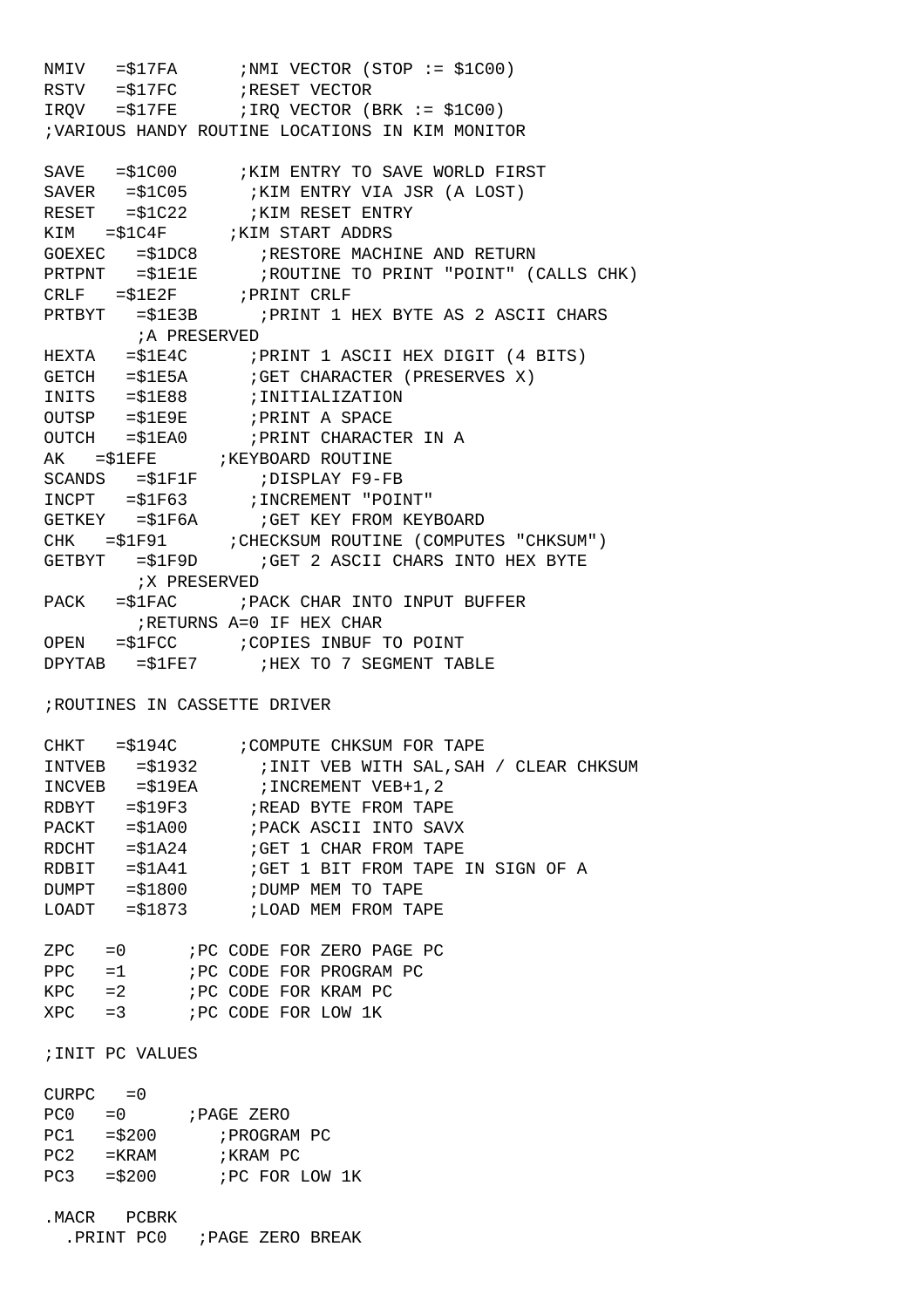.PRINT PC1 ;PROGRAM BREAK .PRINT PC2 ;KRAM BREAK .PRINT PC3 ;LOW 1K BREAK

.ENDM

.ENDM ; ; KIMDEF

;GENERAL 6502 DEFS

.MACRO M6502

;ASCII CHARACTER DEFS

| . CHNUL | $=@00$                | ; NULL                          |
|---------|-----------------------|---------------------------------|
| .CHSOH  | $=@01$                | ; SOH                           |
| . CHSTX | $=@02$                |                                 |
| . CHETX | $= 003$               |                                 |
| .CHEOT  | $= 004$               |                                 |
| . CHENQ | $=@05$                |                                 |
| . CHACK | $=@06$                |                                 |
| .CHBEL  | $= 007$               |                                 |
| .CHBS   | $=@10$                |                                 |
| .CHTAB  | $=@11$                |                                 |
| .CHLF   | $=@12$                |                                 |
| .CHVT   | $=@13$                |                                 |
| .CHFF   | $=@14$                |                                 |
| .CHCR   | $=@15$                |                                 |
| .CHSO   | $=@16$                |                                 |
| .CHSI   | $=@17$                |                                 |
| . CHDLE | $=@20$                |                                 |
| .CHDC1  | $=@21$                |                                 |
| .CHDC2  | $=@22$                |                                 |
| .CHDC3  | $= 23$                |                                 |
| .CHDC4  | $=@24$                |                                 |
| . CHNAK | $= 25$                |                                 |
| .CHSYN  | $= 26$                |                                 |
| . CHETB | $= 27$                |                                 |
| . CHCAN | $= 0.30$              |                                 |
| .CHEM   | $=@31$                |                                 |
| .CHSUB  | $= 0.32$              |                                 |
| .CHESC  | $= 0.33$              |                                 |
| .CHFS   | $= 0.34$              |                                 |
| .CHGS   | $= 0.35$              |                                 |
| .CHRS   | $= 0.36$              |                                 |
| .CHUS   | $= 0.37$              |                                 |
| .CHSP   | $=@40$                |                                 |
|         |                       |                                 |
|         | $\text{CHRUB} = @177$ |                                 |
|         | ; HANDY MACROS        |                                 |
|         |                       |                                 |
| .EQUIV  | SEI, PIOFF            | ; TURN OFF IRQ INTS             |
| .EQUIV  | CLI, PION             | ; ALLOW IRQ INTS                |
| .EQUIV  | JSR, CALL             | ; SUBROUTINE CALL               |
| .EQUIV  | RTS, RET              | <i><b>SUBROUTINE RETURN</b></i> |

;DOUBLE BYTE HANDLING MACROS

| MACR MOV2. |  | FROM, TO, INDX | ;;COPY 2 BYTE ITEM |  |  |
|------------|--|----------------|--------------------|--|--|
|------------|--|----------------|--------------------|--|--|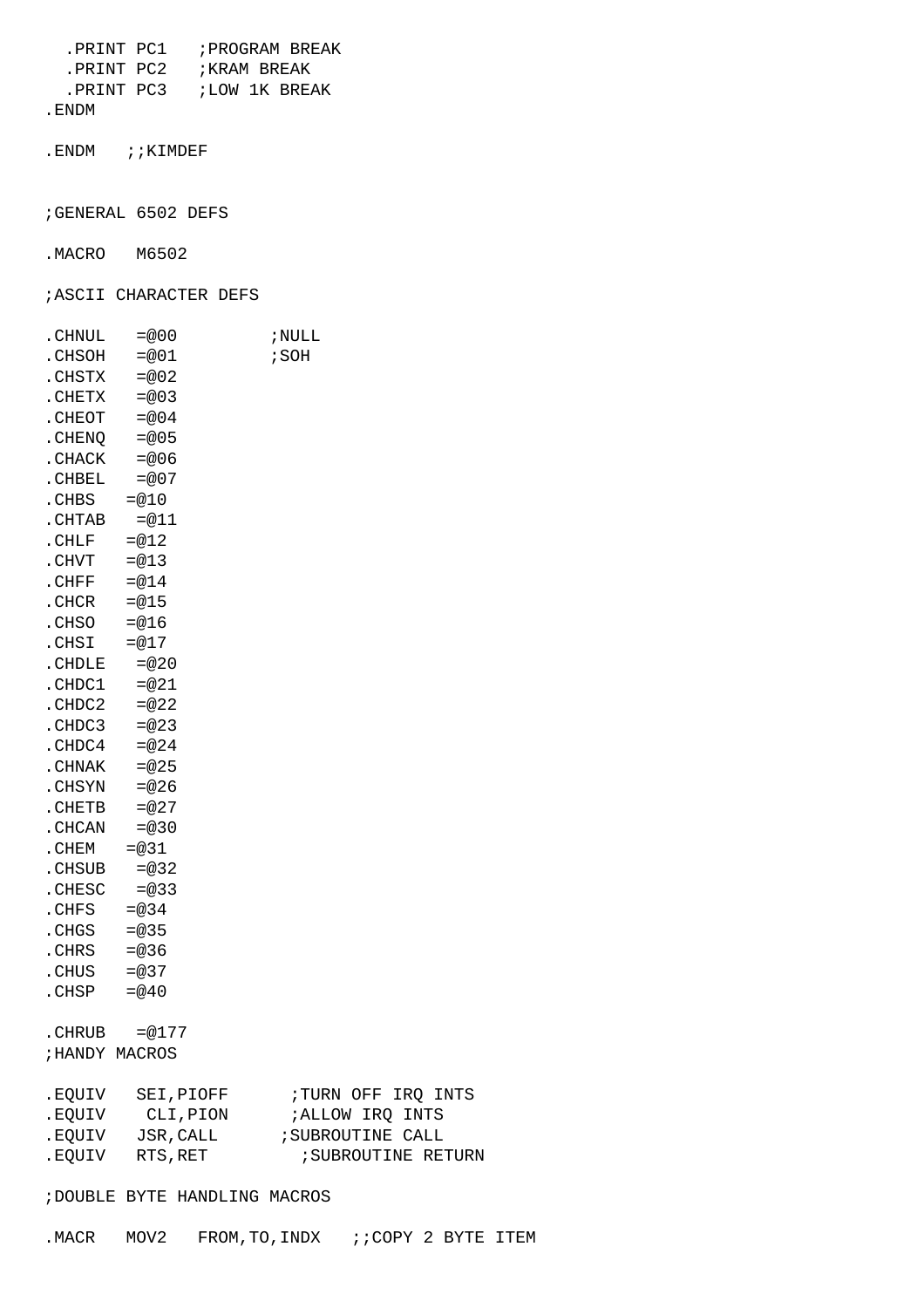LDA FROM ;;GET FIRST BYTE .IIF B,<INDX>,STA TO .IIF NB,<INDX>,STA TO,INDX LDA FROM+1 ;; THEN LAST .IIF B,<INDX>,STA TO+1 .IIF NB,<INDX>,STA TO+1,INDX .ENDM . MACR INC2 LOC, ?MEXIT ;; INCREMENT LOCATION INC LOC : *i* LOW BYTE FIRST<br>BNE MEXIT : *i* EXIT IF NO C. BNE MEXIT : ; EXIT IF NO CARRY INC LOC+1 ; ; ELSE INCR HIGH BYTE MEXIT: .ENDM .MACR DEC2 LOC, ?MEXIT :: DECREMENT LOCATION SEC LDA LOC *;*;GET LOW BYTE SBC #1  $\qquad$  ; ; DEC DOESNT AFFECT CARRY STA LOC BCS MEXIT : iEXIT IF NO BORROW DEC LOC+1 : ; ELSE ADJUST HIGH BYTE MEXIT: .ENDM .MACR CMP2EQ A,B,TARGET,?NOMAT LDA A+1 CMP B+1 ; ; CHECK FOR MATCH BNE NOMAT ;; OUICK FINISH LDA A CMP B BEQ TARGET : ; IF .EQ. JUMP TO TARGET NOMAT:  $\qquad$  ; FALL THROUGH IF NO MATCH .ENDM .MACR CMP2NE A, B, TARGET ; ; OPOSITE OF CMP2EO LDA A+1 CMP B+1 BNE TARGET : NO MATCH  $LDA$   $A+1$  CMP B BNE TARGET : ; NOT SAME ;;FALL THROUGH IF SAME .ENDM .MACR SET2 VALUE, LOC, INDX : SET 2 BYTE IMMEDIATE LDA #<VALUE>&\$FF ;;LOW BYTE .IIF B,<INDX>,STA LOC .IIF NB,<INDX>,STA LOC,INDX LDA #<VALUE>^ ;;HIGH BYTE .IIF B,<INDX>,STA LOC+1 .IIF NB,<INDX>,STA LOC+1,INDX .ENDM .MACR SETAX VALUE : ; LOAD A&X WITH 16-BIT VALUE LDA #<VALUE>&\$FF ;; LOW BYTE LDX #<VALUE>^ .ENDM .MACR SETXA VALUE : i LOAD X&A WITH 16-BIT VALUE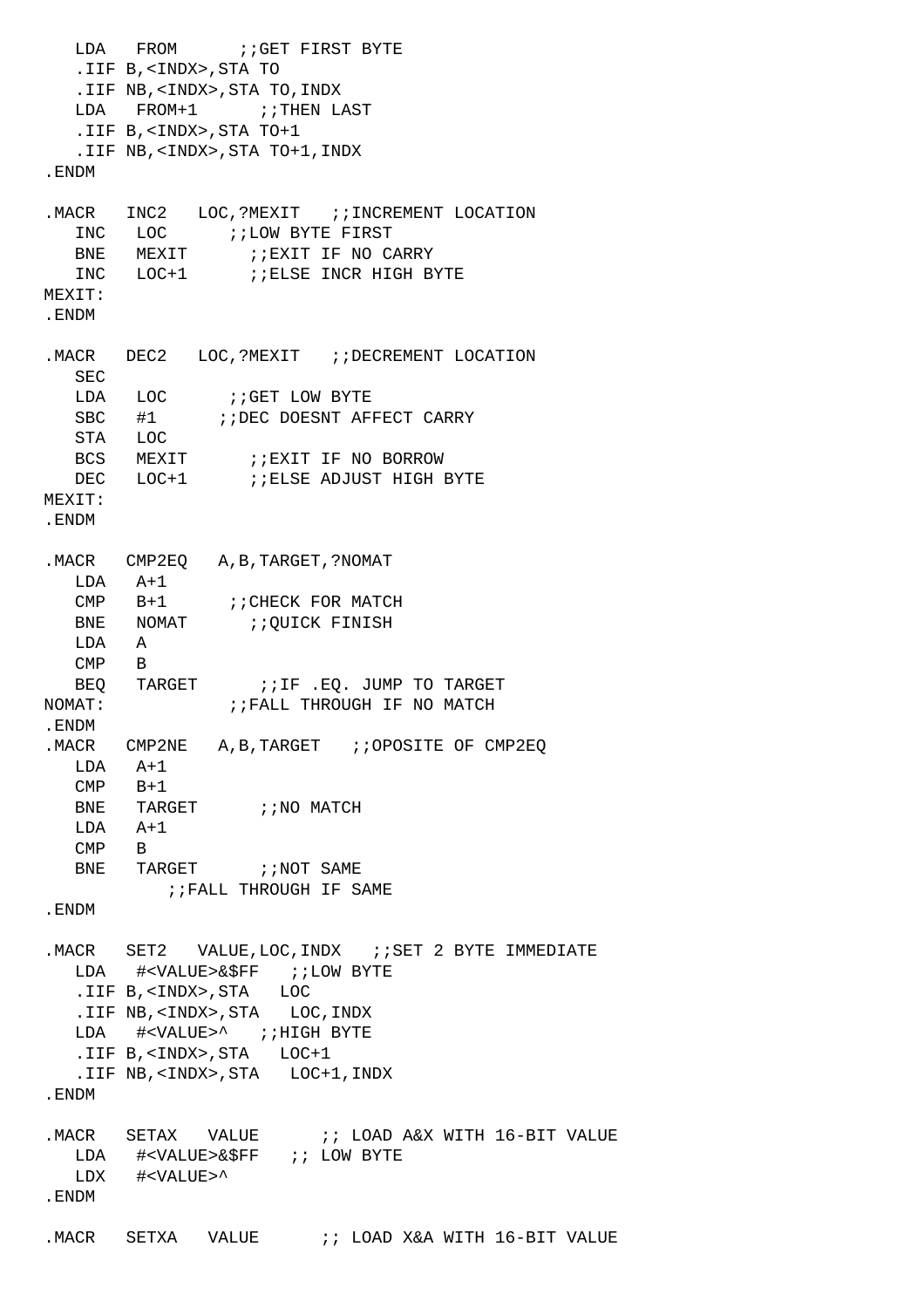LDX #<VALUE>&\$FF ;; LOW BYTE LDA #<VALUE>^ .ENDM .MACR SETXY VALUE : LOAD X&Y WITH 16-BIT VALUE LDX #<VALUE>&\$FF ;; LOW BYTE LDY #<VALUE>^ .ENDM .MACR MOV2X FROM, TO : GOPY 2 BYTE ITEM LDX FROM ;;GET FIRST BYTE STX TO LDX FROM+1 ;;THEN LAST STX TO+1 .ENDM .MACR SET2X VALUE, LOC : ; SET 2 BYTE IMMEDIATE LDX #<VALUE&\$FF> ;;LOW BYTE STX LOC LDX #<VALUE>^ ;;HIGH BYTE STX LOC+1 .ENDM . MACR CLR LST  $i$ ; CLEAR LOCATIONS LDA #0 .IRP LOC,<LST> STA LOC .ENDR .ENDM . MACR CLR2 LST : CLEAR FOR 2 BYTE THINGS LDA #0 .IRP LOC,<LST> STA LOC STA LOC+1 .ENDR .ENDM ;MACROS TO MANIPULATE PCS .MACR SETPC NAM,VAL SAVPC \CURPC .=VAL CURPC=NAM .ENDM .MACR USEPC NAM SWPPC \CURPC,\NAM CURPC=NAM .ENDM .MACR SAVPC NAM PC'NAM=. .ENDM . MACR SWPPC OLD, NEW PC'OLD=. .=PC'NEW .ENDM